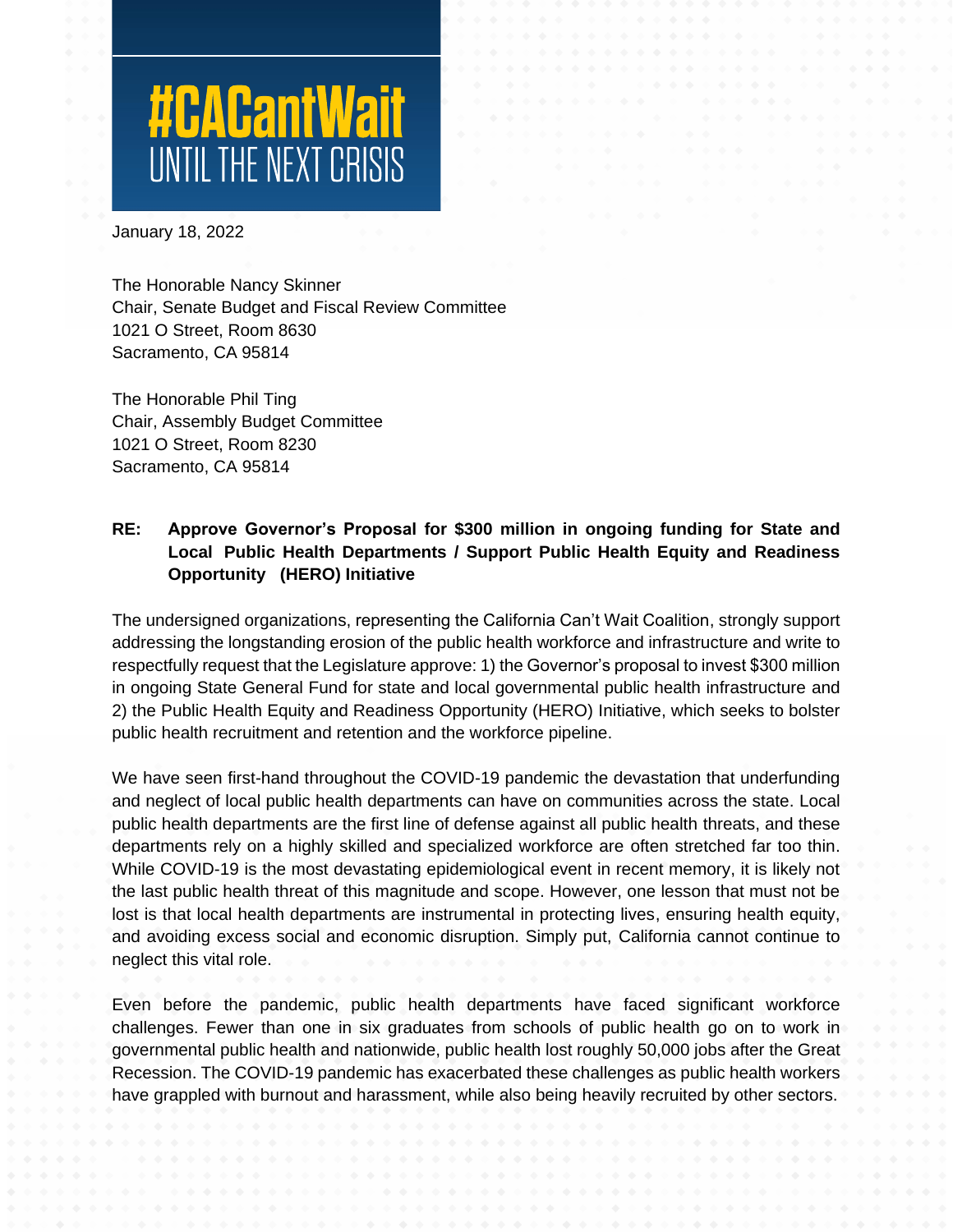For these reasons, we ask the Legislature to approve the following investments to bolster and preserve the public health workforce:

**Governor's Public Health Proposal for \$300 million ongoing to State and Local Health Departments.** In keeping with the budget agreement secured by the Legislature last year, the Governor's January budget proposes \$300 million in ongoing State General Fund for state and local health departments. We appreciate the Governor's budget proposal providing \$100 million ongoing to the state and \$200 million ongoing to local health departments, which will allow local health departments to sustain positions added during COVID-19 and expand local health department staffing. Our coalition also supports the proposed allocation methodology provided in the spending plan, with a base of \$350,000 to every local health department and the remainder allocated based on 50 percent population, 25 percent race/ethnicity, and 25 percent based on poverty. We believe this formula distributes funding with equity as the priority.

# **Recruitment and Retention**

- **Public Health Recruitment and Retention Stipends (\$120 million one-time over 3 years)**. Provide stipends for positions that the local health department deems hard to recruit and retain. Positions may include, but are not limited to epidemiologists, public health laboratory directors, health officers, public health nurses, infectious disease specialists, food and disease surveillance, and information systems/data analysts. Stipends can be used to support loan repayment, sign on bonuses, longevity bonuses, or other recruitment and retention strategies, and would include a \$10 million set-aside for rural and Central Valley counties.
- **Waive Public Health Nurse Certification Fees for 3 years (\$10 million one-time).**  Public health nurses are required to pay for an additional certification, but do not make as much as their counterparts who are also Registered Nurses working in different settings. The additional costs associated with the public health nurse certification is often a barrier to attracting nurses for public health. These funds would go directly to the Board of Registered Nursing to cover the costs previously funded through fees.

# **Public Health Training and Pipeline Investments**

- **Incumbent Worker Upskill Training. (\$12.8 million one-time, over 4 years).** Funds would establish the Public Health Workforce Career Ladder Education and Development Program to provide education and training for existing employees within the public health workforce. The program would provide stipends to offset up to 12 hours per workweek to complete educational requirements and would make local health department employers willing to these hours, eligible for enhanced grants to hire additional employees to support the goals of the program.
- **California Public Health Pathways Training Corp (CA-PHC) (\$24 million one-time, over 3 years).** Funds would expand the current program administered by CDPH, which provides a workforce pathway for early-career public health professionals from diverse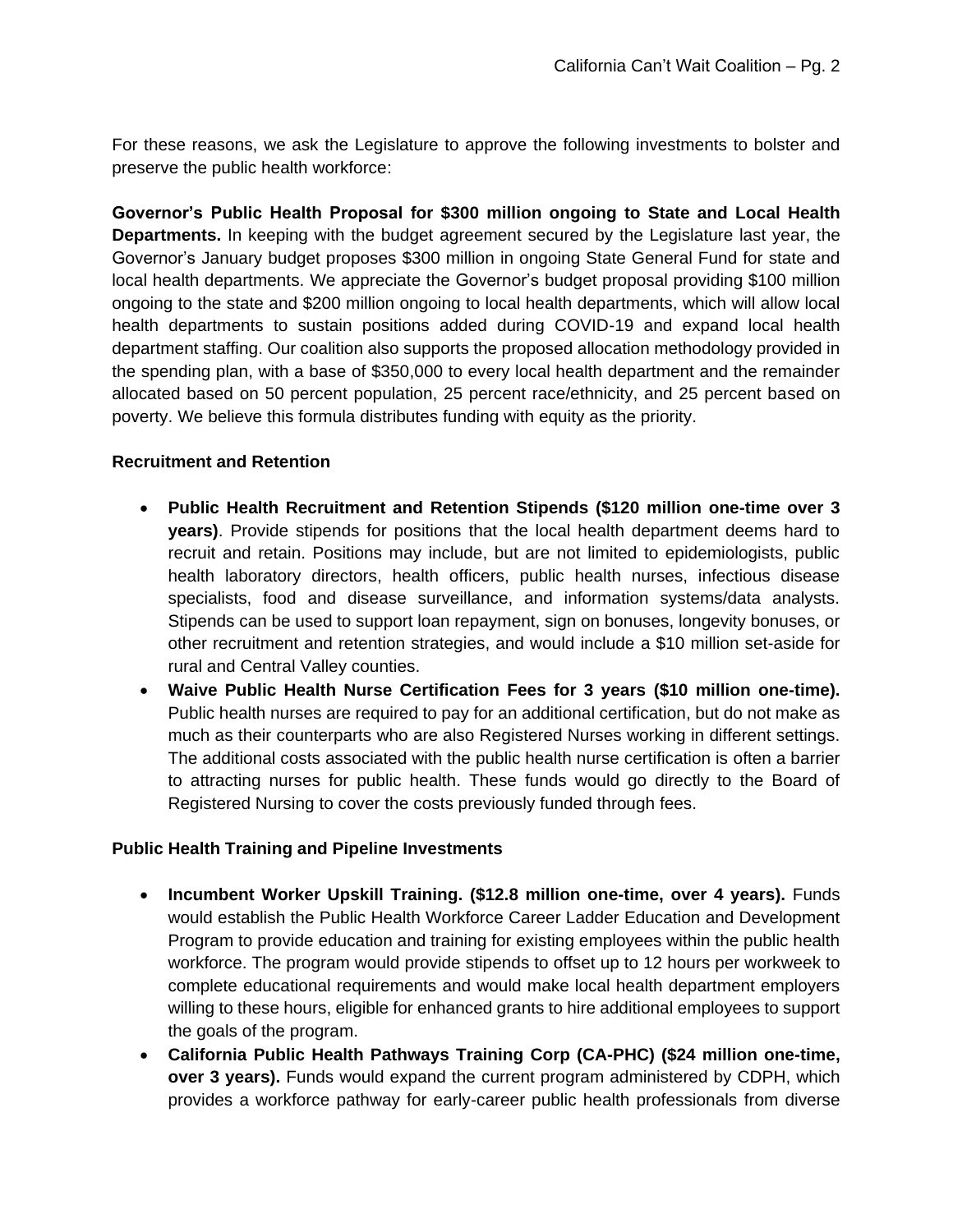backgrounds and disproportionately affected communities to conduct communicable disease prevention and control, community engagement, and emergency response activities at local health department host sites. Funding is estimated to support 100 trainees per year for three years.

- **California Microbiologist Training (\$6.5 million one-time, over 3 years).** Funds would increase the number of Public Health Microbiologist Trainee spots in California, a requirement that must be fulfilled to become a California Certified Public Health Microbiologists. Funding is estimated to support 30 trainees per year for three years.
- **Public Health Lab Aspire (\$6.6 million one-time, over 3 years).** Restore funding for the Lab Aspire Program, which was established in 2006 to address the severe shortage of trained and qualified public health laboratory directors.
- **California Epidemiologic Investigation Service (Cal-EIS) Training (\$6.5 million onetime, over three years).** Funding would increase the number of Cal-EIS fellows, a training program to prepare epidemiologists for public health leadership positions throughout California. Fellows are placed in CDPH offices or in local health departments throughout the state. Funding is estimated to support 100 fellows over three years.

Our nation has experienced what understaffed and under-resourced local public health departments mean for community spread and outcomes during a pandemic, and California is no exception. We have the opportunity to rebuild the public health workforce through ongoing funding for positions, recruitment and retention, and training and pipeline investments. It is for these reasons that our organizations respectfully urge the Legislature to approve the Administration's budget proposal to invest \$300 million in ongoing State General Fund in state and local public health department workforce and support Public Health Equity and Readiness Opportunity (HERO) Initiative's workforce recruitment, retention, training, and pipeline investments.

Respectfully,

*As signed by* Michelle Gibbons Executive Director County Health Executives Association of **California** *As signed by* Kat DeBurgh Executive Director Health Officers Association of California *As signed by*

Libby Sanchez Government Relations Advocate SEIU California

*As signed by*

Farrah McDaid Ting Legislative Representative California State Association of Counties